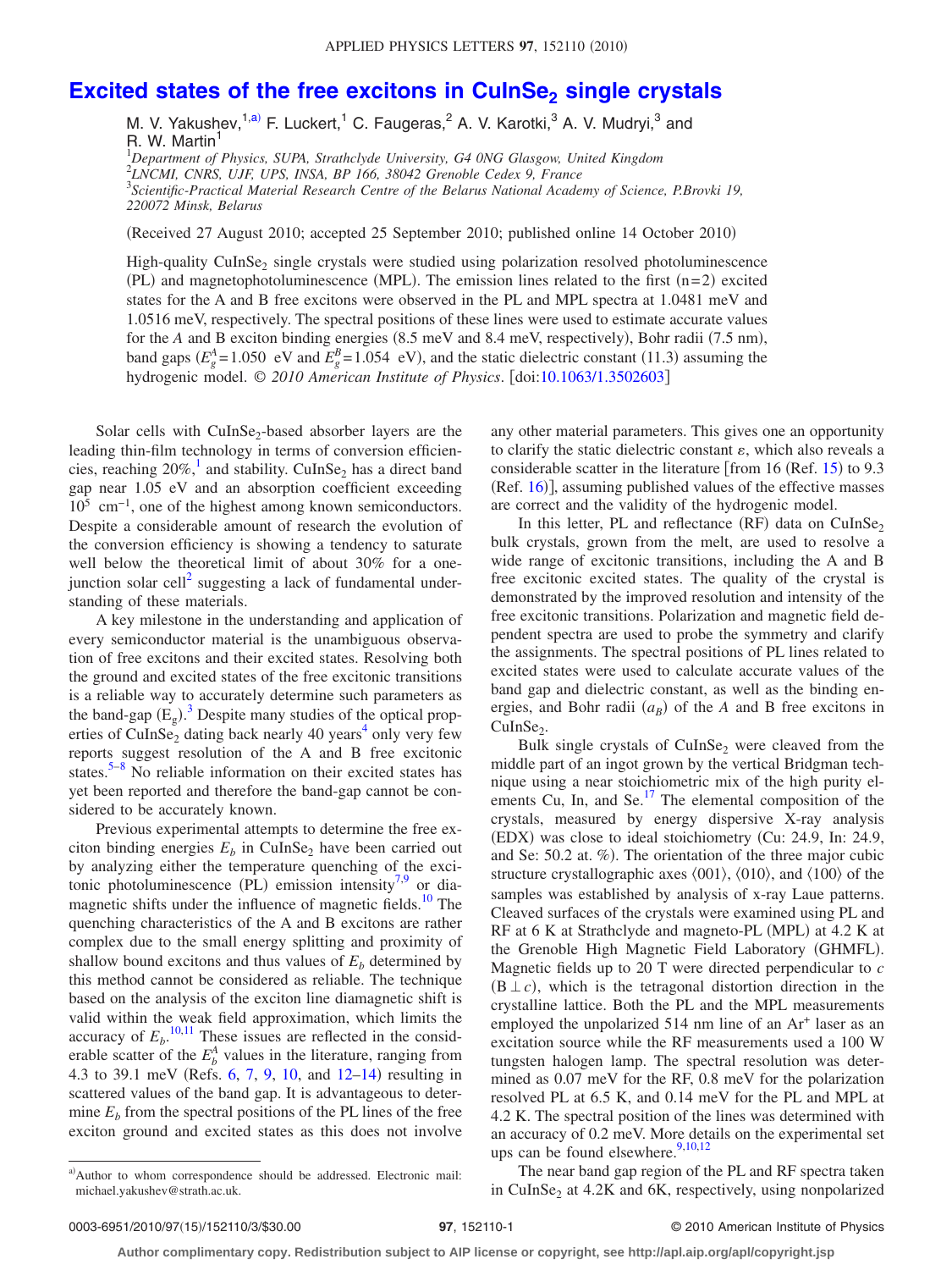<span id="page-1-0"></span>

FIG. 1. (Color online) Near band-gap regions in (a) RF and (b) PL spectra for CuInSe<sub>2</sub> single crystals taken at  $6$  K and  $4.2$  K, respectively, showing lines of free and bound excitons.

light, are shown in Figs.  $1(a)$  $1(a)$  and  $1(b)$ , respectively. The RF spectrum reveals two prominent resonances, associated with the A and B free excitons, confirming that the lines at 1.0417 eV and 1.0453 eV in the PL spectra are related to the A and B free excitons, respectively.<sup>7,[8](#page-2-5)</sup> The A exciton energy, determined in this paper  $(1.0417 \text{ eV})$  $(1.0417 \text{ eV})$  $(1.0417 \text{ eV})$ , is very close to that reported by Chatrophorn *et al.*<sup>7</sup> for single crystals  $(1.0418 \text{ eV})$ but higher then the values measured by Schön *et al.*[6](#page-2-10) for single crystals (1.0406 eV) and Niki *et al.*<sup>[5](#page-2-4)</sup> for epitaxial layers (1.0386 eV). The difference can be explained by the influence of intrinsic defects due to deviations from the ideal stoichiometry $19$  and strain in the epitaxial layer due to a mismatch in the CuInSe<sub>2</sub> and GaAs lattice parameters.<sup>8</sup> In addition to the free exciton lines the spectrum shows several well resolved lines M1–M7 which have been previously attributed to bound excitons and their excited states. $7-9$ 

The chalcopyrite structure of CuInSe<sub>2</sub> can be derived from the sphalerite zinc blende structure of ZnSe by the ordered replacement of Zn either with Cu or In. These two nonequivalent replacements result in two different lengths for the chemical bonds Cu–Se and In–Se creating a tetragonal distortion<sup>18</sup> splitting the triply degenerated valence band at the  $\Gamma$  point of the Brillouin zone in ZnSe into the three sub-bands A, B, and C. In terms of the quasicubic model<sup>20</sup> this splitting can be described as the simultaneous influence of the noncubic crystal-field and spin-orbit interactions, which in  $CuInSe<sub>2</sub>$  determine the spectral splitting of the A-B and B-C bands, respectively. The tetragonal distortion  $\tau$ , given by 1−*c*/2*a*, where *c* and *a* are the lattice constants, has a small negative value  $(-0.52%)$  in the samples studied here. This results in a small and positive value of the crystal field splitting  $(\Delta_{cf})$ , which inverts the valence sub-band sequence in CuInSe<sub>2</sub> and gives the uppermost A sub-band the  $\Gamma_{6v}$ symmetry.

The region of the free excitonic transitions is examined more closely using PL spectra measured with a linear polarizer oriented either along  $(E||c)$  or perpendicular  $(E \perp c)$  to

<span id="page-1-1"></span>

FIG. 2. (Color online) (a) Near band-gap regions in PL spectra for  $CuInSe<sub>2</sub>$ single crystals taken at unpolarized, polarized  $E \perp c$  and  $E || c$  conditions at 6 K (offset for clarity); (b) the A and B free exciton region of the unpolarized PL spectra in CuInSe<sub>2</sub> single crystals fitted with A, B, A', and B' Lorentz shape curves.

the  $c$ —axis of the crystalline lattice as shown in Fig.  $2(a)$  $2(a)$ . The A and B free exciton transitions are resolved at 1.0417 and 1.0453 eV in the unpolarized spectrum.<sup>7[,8](#page-2-5)</sup>

It is clear that the A free exciton emission is predominantly polarized  $E \perp c$ , reaching a maximum intensity  $I_{\perp}^{A}$  at this polarization as reported for electro-reflectance<sup>21</sup> and PL (Ref. [22](#page-2-20)) spectra. This is consistent with the selection rules for an A excitonic transition involving the  $\Gamma_{6v}$  symmetry of the top valence sub-band and the  $\Gamma_{6c}$  symmetry of the conduction band. According to the quasi-cubic model, $^{20}$  the theoretical ratio of  $I^{\text{A}}_{\perp}/I^{\text{A}}_{\parallel}$  intensities should reach 9.<sup>21</sup> In our PL experiment the value of  $I^{\text{A}}_{\perp}/I^{\text{A}}_{\parallel}$  is 7.1, approaching the theo retical value more closely than the earlier reported value of 5 for electroreflectance. $^{21}$  The B exciton line does not change as dramatically with polarization as the A exciton line. Its intensity is almost unchanged, which is consistent with the selection rules for a transition between the  $\Gamma_{7v}$  symmetry B valence sub-band and the  $\Gamma_{6c}$  symmetry conduction band for both the  $E \perp c$  and  $E || c$  polarizations.<sup>21</sup> However, it is noted that its width is reduced from about 2.2 meV in the nonpolarized spectrum down to 1.1 meV for the  $E \perp c$  polarization.

The lines related to the excited states  $(A'$  and  $B')$  of the free excitons become visible to higher energy in Fig. [2.](#page-1-1) Their intensities are weak but the polarized spectra aid their identification. For the  $E||c$  polarization the reduced strength of the A exciton ground and excited transitions improves the visibility of the excited state line of the B exciton and also clarifies the A'  $(n=2)$  contribution to the high-energy tail of the B exciton line. Conversely, for the  $E \perp c$  polarization, the narrowing of the B exciton line allows the line related to the A' excited state, to be more clearly resolved as shown in Fig.  $2(a)$  $2(a)$ . The straight line emphasizes its presence.

The excited state lines can also be seen in the unpolarized PL spectra taken at higher excitation density as shown in Fig.  $2(b)$  $2(b)$ . In particular the separation of B' from the other lines allows it to be resolved more clearly, whereas A' is not so well resolved due to the proximity of the B line. In order to determine their spectral positions this unpolarized PL spectrum has been fitted with Lorentz shape curves of A, B, A', and B'. The spectral positions of the excitonic lines fitted with Lorentzians are shown in Table [I.](#page-2-21) Further evidence for the excited state nature of the weaker features  $A'$  and  $B'$  in the PL spectra is provided by the MPL spectra in Fig.  $3(a)$  $3(a)$ . The spectra show the B exciton lines shifting toward higher